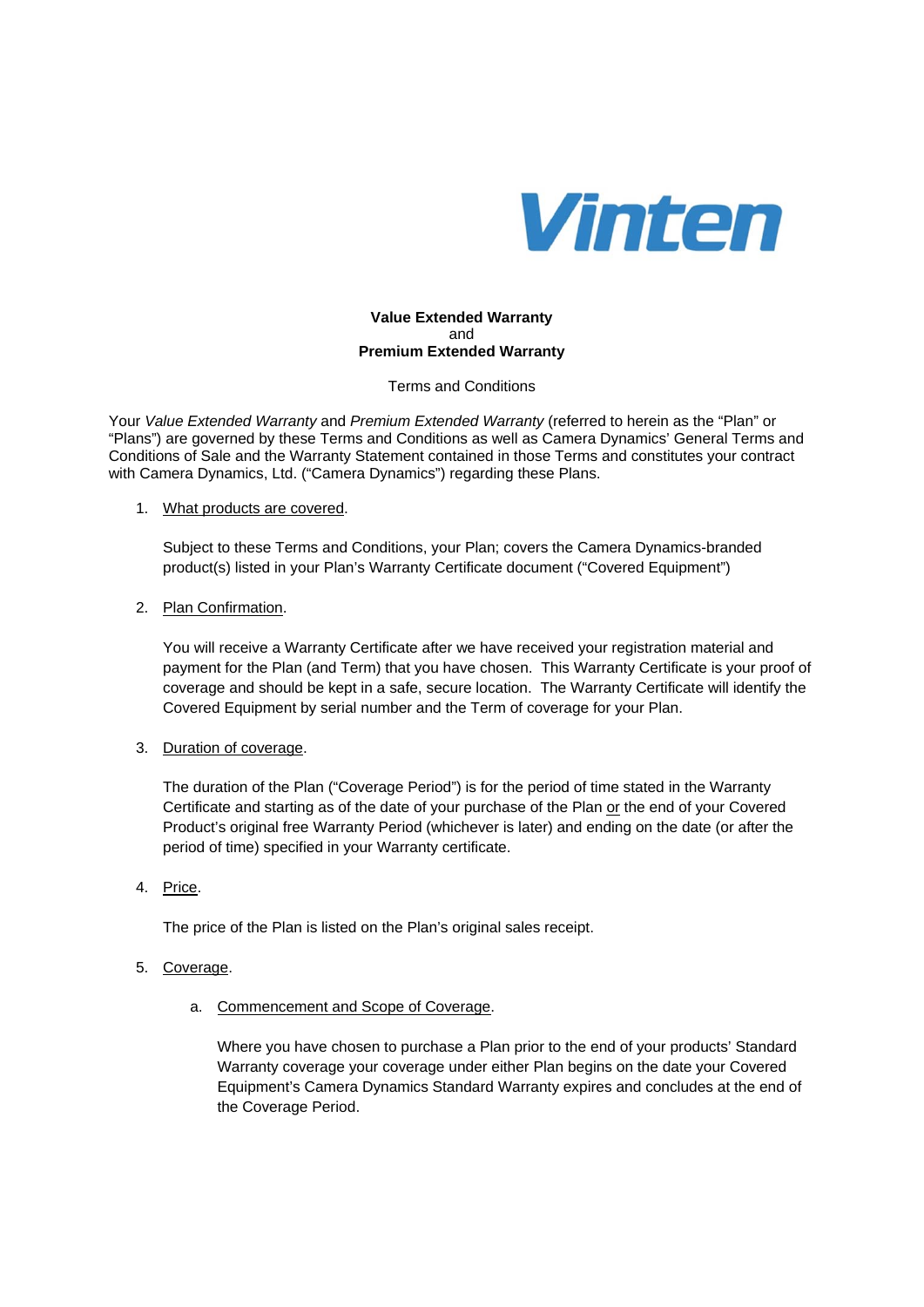

In the event that a Plan is purchased after the expiration of the Product's Standard Warranty and where there has not been continuous coverage provided at the same level (Value Extended or Premium Extended) as that being purchased a full inspection and service to bring the Product into warrantable condition will be required prior to the start of Plan coverage. The costs of such service are in addition to the charges for the Plans.

During the Plan Camera Dynamics will provide both parts and labor for the repair of covered defects as described below. Camera Dynamics may provide replacement product or parts that are manufactured from parts that are new or equivalent to new in both performance and reliability. The replacement product or parts will be functionally equivalent to the replaced products or parts and will assume the remaining coverage under the Plan. The products or parts that are replaced become Camera Dynamics's property.

- i. The scope of coverage provided to you will vary according to the Plan you purchased, as follows.
	- 1. Under the Value Extended Warranty, Camera Dynamics covers the Covered Equipment for failure due to manufacturer's defects in the Covered Equipment which become apparent during the Coverage Period. If during the Coverage Period there is a defect in the materials or workmanship of the Covered Equipment or the other covered items described above, Camera Dynamics will at its option to the extent permitted by the applicable mandatory laws, repair or replace the affected item. There is no coverage for any failure not directly associated with and caused by a latent manufacturing defect.
	- 2. Under the Premium Extended Warranty, Camera Dynamics covers the Covered Equipment for manufacturer's defects which become apparent during the Coverage Period. If during the Coverage Period there is a defect in the materials or workmanship of the Covered Equipment or the other covered items described above, Camera Dynamics will at its option to the extent permitted by the applicable mandatory laws, repair or replace the affected item.

As well, Camera Dynamics covers product failures which occur as a result of usage of the product in the normal course and under normal conditions. The exclusions to this coverage are set forth below apply.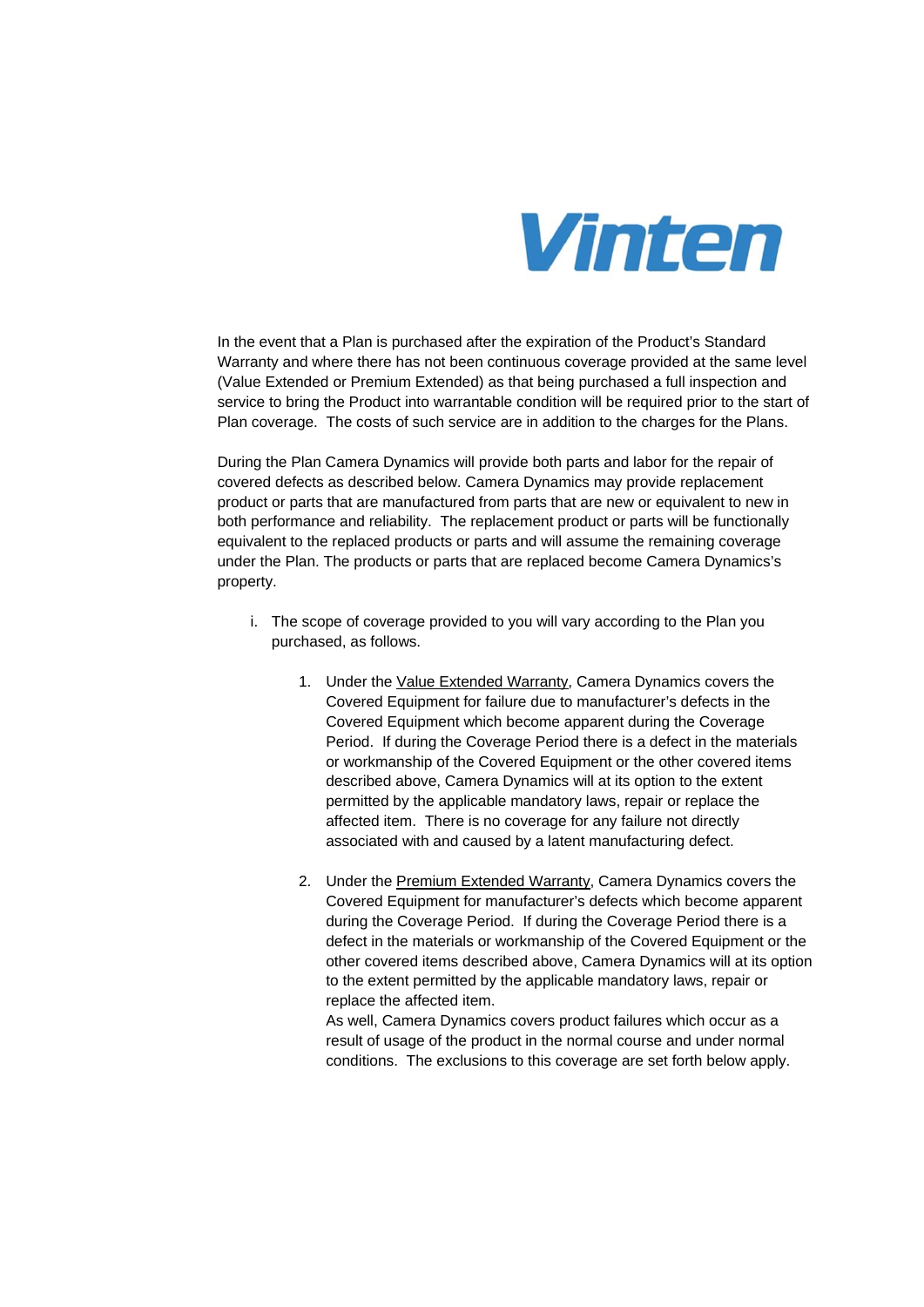

### 6. The Plans do not cover:

- a. Installation, removal or disposal of the Covered Equipment, or installation, removal, repair, or maintenance of non-Covered Equipment (including accessories, attachments, or other devices) or anything external to the Covered Equipment;
- b. Damage to the Covered Equipment caused by accident, abuse, neglect, misuse (including faulty installation, repair, or maintenance by anyone other than Camera Dynamics or an Camera Dynamics Authorized Service Provider), unauthorized modification, extreme environment (including extreme temperature or humidity), extreme physical or electrical stress, fluctuation or surges of electrical power (where applicable), lightning, static electricity, fire, acts of God or other external causes;
- c. Covered Equipment with a serial number that has been altered, defaced or removed;
- d. Problems caused by a device that is not the Covered Equipment, including equipment that is not Camera Dynamics-branded, whether or not purchased at the same time as the Covered Equipment;
- e. Service necessary to comply with the regulations of any government body or agency arising after the date of this Plan;
- f. The provision of replacement equipment during the period when the Covered Equipment is being repaired;
- g. Covered Equipment that has been lost or stolen. This Plan only covers Covered Equipment that is returned to Camera Dynamics in its entirety;
- h. Cosmetic damage to the Covered Equipment including but not limited to scratches, dents and broken parts;
- i. Consumable parts where applicable, such as batteries;
- j. Preventative maintenance on the Covered Equipment:
- k. If you have chosen the Value Extended Plan; defects caused by normal wear and tear or otherwise due to normal aging of the product.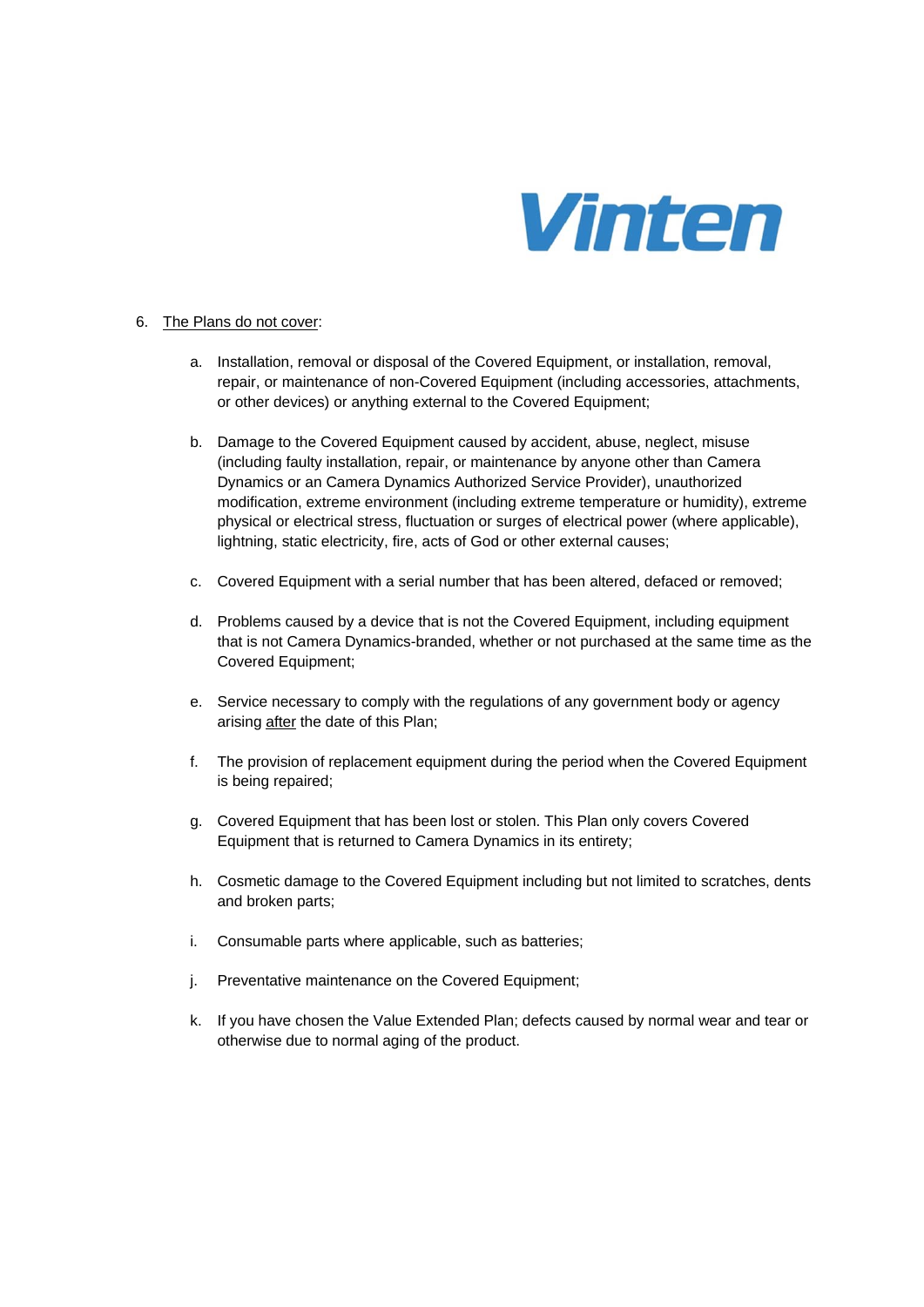

- 7. Service Options. Camera Dynamics may, at its discretion, provide service through one or more of the following options:
	- a. Carry-in service may be available for Covered Equipment through a Camera Dynamics Authorized Service Provider location offering carry-in service. Service will be performed at the location, or the store or service provider may send the Covered Equipment to another Camera Dynamics repair service location to be repaired. Once you are notified that service is complete, you will promptly retrieve the product.
	- b. In most instances the Covered Equipment must be appropriately packaged by you and shipped to the Camera Dynamics Authorized Service Provider or Camera Dynamics repair service location determined most appropriate by Camera Dynamics. All costs of packaging, shipping and all risks of loss during transport to the Camera Dynamics Authorized Service Provider or Camera Dynamics repair service location are yours. Upon repair or replacement Camera Dynamics will, at its cost, return the Covered Equipment to you in an appropriate manner at its cost.
- 8. Limitation of Liability.

FOR CONSUMERS IN JURISDICTIONS WHO HAVE THE BENEFIT OF CONSUMER PROTECTION LAWS OR REGULATIONS, THE BENEFITS CONFERRED BY THIS PLAN ARE IN ADDITION TO ALL RIGHTS AND REMEDIES PROVIDED UNDER SUCH LAWS AND REGULATIONS.

NOTHING IN THIS PLAN SHALL PREJUDICE CONSUMER RIGHTS GRANTED BY SUCH APPLICABLE MANDATORY LAWS, INCLUDING A CONSUMER'S RIGHT TO SEEK DAMAGES IN THE EVENT OF TOTAL OR PARTIAL NON-PERFORMANCE OR INADEQUATE PERFORMANCE BY CAMERA DYNAMICS OF ANY OF ITS CONTRACTUAL OBLIGATIONS HEREUNDER.

TO THE MAXIMUM EXTENT PERMITTED BY APPLICABLE LAW, CAMERA DYNAMICS AND ITS EMPLOYEES AND AGENTS WILL, UNDER NO CIRCUMSTANCES, BE LIABLE TO YOU OR ANY SUBSEQUENT OWNER OR ASSIGNEE OF THE PLAN BENEFITS FOR ANY INDIRECT OR CONSEQUENTIAL DAMAGES WHATSOEVER, INCLUDING BUT NOT LIMITED TO ANY LOSS OF BUSINESS, PROFITS, REVENUE OR ANTICIPATED SAVINGS, RESULTING FROM CAMERA DYNAMICS'S OBLIGATIONS UNDER THIS PLAN.

TO THE MAXIMUM EXTENT PERMITTED BY APPLICABLE LAW, THE LIMIT OF CAMERA DYNAMICS AND ITS EMPLOYEES AND AGENT'S LIABILITY TO YOU AND ANY SUBSEQUENT OWNER OR ASSIGNEE ARISING UNDER THE PLAN SHALL NOT EXCEED THE ORIGINAL PRICE PAID FOR THE PLAN.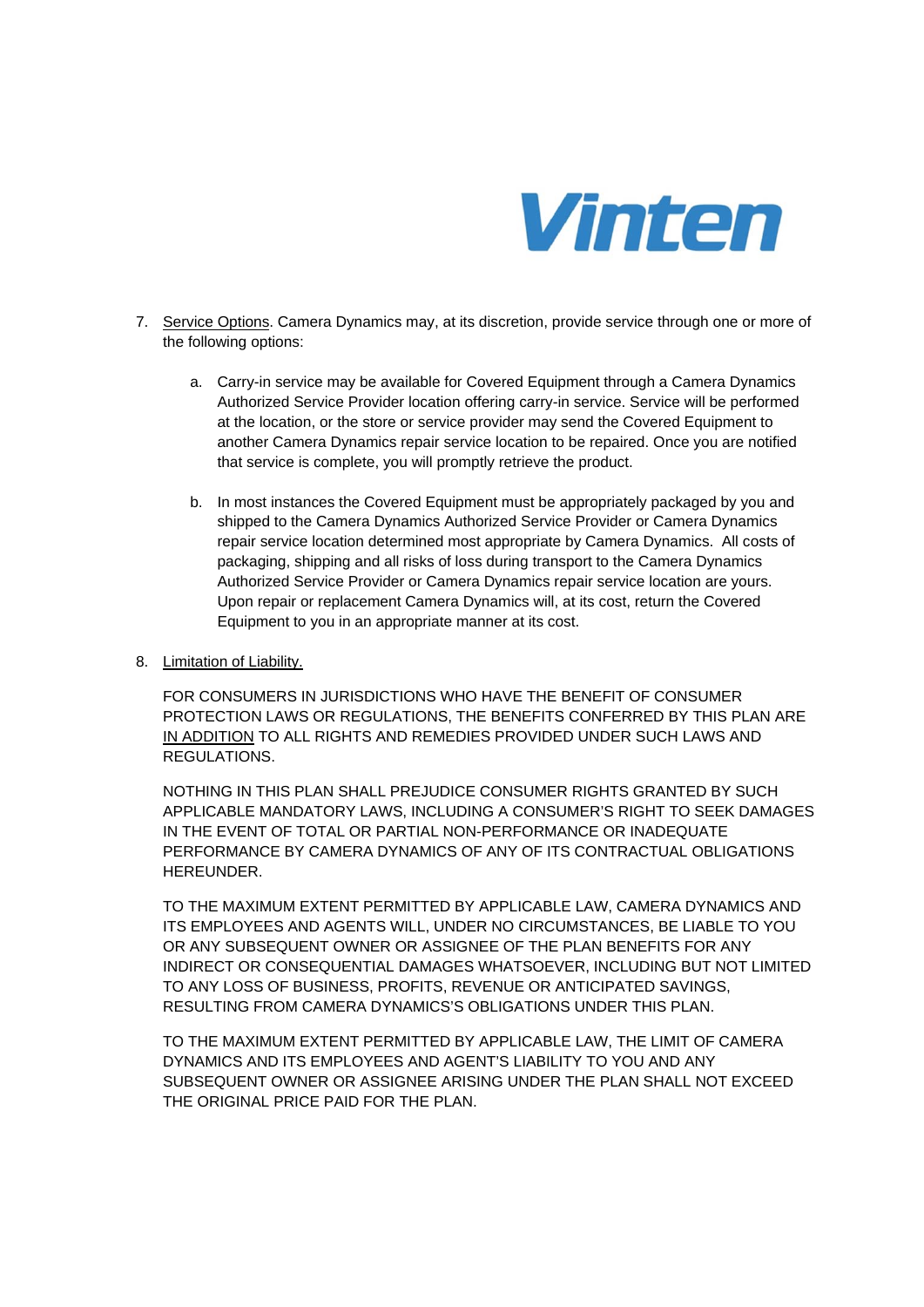

NOTHING IN THIS AGREEMENT SHALL EXCLUDE OR LIMIT CAMERA DYNAMICS'S LIABILITY FOR (I) DEATH OR PERSONAL INJURY CAUSED BY ITS OVERT NEGLIGENCE, OR (II) FRAUD.

TO THE EXTENT THAT LIABILITY UNDER SUCH LAWS AND REGULATIONS MAY BE LIMITED, CAMERA DYNAMICS'S LIABILITY IS LIMITED, AT ITS SOLE OPTION, TO THE COSTS TO REPLACE OR REPAIR THE COVERED EQUIPMENT OR SUPPLY THE SERVICE.

### 9. Cancellation.

## **You may cancel this Plan at any time during the first forty five (45) days after the purchase of the Plan for any reason and will obtain a full refund of the purchase price of the Plan.**

If you decide to cancel either call Camera Dynamics at the telephone number provided in the Guide, or send or fax written notice with your Plan Agreement Number to Camera Dynamics Customer Support,

A copy of the Plan's original proof of purchase must accompany your notice.

Unless local law provides otherwise, if you cancel within forty five (45) days of your Plan's purchase, you will receive a full refund less the value of any service provided under the Plan.

### **After forty five (45) days your purchase is non-cancelable.**

### 10. Transfer of Plan

Subject to the restrictions set forth below, you may make a one-time permanent transfer of all of your rights under the Plan to another party, provided that: (a) the transfer must include the original Proof of Purchase, the Plan's Warranty Certificate and all of the Plan's packaging material, including printed materials and these Terms and Conditions; (b) you notify Camera Dynamics of the transfer by sending or faxing notice of transfer to Camera Dynamics Customer Support, at; William Vinten Building, Western Way, Bury St Edmunds, Suffolk, IP33 3TB, United Kingdom and (c) the party receiving the Plan reads and accepts the Terms and Conditions of the Plan. When notifying Camera Dynamics of the transfer of the Plan, you must provide a copy of the Warranty Certificate, the serial numbers of the Covered Equipment being transferred, and the name, address, telephone number and email address of the new owner.

### 11. General Terms

a. Camera Dynamics may subcontract or assign performance of its obligations to third parties but shall not be relieved of its obligations to you in doing so.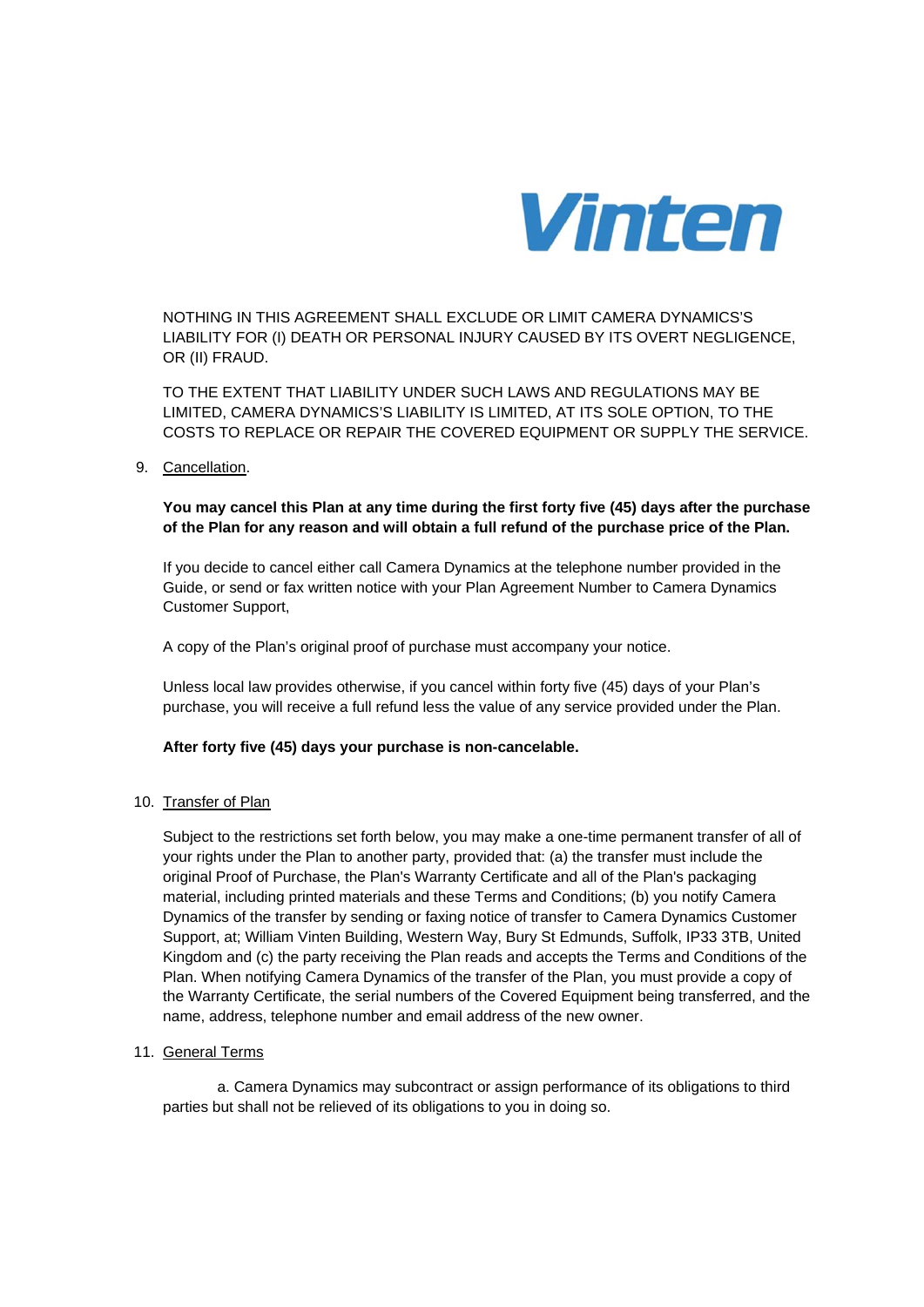

b. Camera Dynamics is not responsible for any failures or delays in performing under the Plan that are due to events outside Camera Dynamics's reasonable control.

c. You are not required to perform any specific preventative maintenance on the Covered Equipment to receive service under the Plan. However, you must keep the Covered Product reasonably and appropriately well maintained and the Exclusions noted above in these Terms (Paragraph 6) apply.

d. This Plan is offered and valid only in those countries where you have purchased the Covered Equipment from an Authorized Camera Dynamics Distributor or from camera Dynamics itself. This Plan is not offered to persons who have not reached the age of majority. This Plan is not available where prohibited by law. The Plan is in addition to the Regulatory or Statutory rights which you may have under the laws of the country in which you have purchased the Covered Equipment and the Plan.

e. In carrying out its obligations Camera Dynamics may, at its discretion and solely for the purposes of monitoring the quality of Camera Dynamics's response, record part or all of the calls between you and Camera Dynamics.

f. You agree and understand that it is necessary for Camera Dynamics to collect, process and use your data in order to perform the service and support obligations under the Plan and to confirm compliance with applicable laws. This may include transferring your data to affiliated companies or service providers located in countries where data protection laws may be less comprehensive than your country of residence, including but not limited to Australia, Canada, countries of the European Union, India, Japan, the People's Republic of China and the U.S.

g. Camera Dynamics will protect your information in accordance with the Camera Dynamics Customer Privacy Policy (details are available on our website).

h. The Terms and Conditions of this Plan prevail over any conflicting, additional, or other terms of any purchase order or other document, and constitute your and Camera Dynamics's entire understanding with respect to the Plan.

i. Camera Dynamics is not obligated to renew this Plan past the Coverage Period you have chosen. If Camera Dynamics does offer a renewal, it will determine the price and terms of the Plan at the time of such renewal. There may be similar forms of Plans that are available through other, independent sources not affiliated with Camera Dynamics.

j. There is no informal dispute settlement process available under this Plan.

k. The financial obligations of the Plans are backed by Camera Dynamics, Ltd. Registered office: One Wheatfield Way, Kingston upon Thames, Surrey KT1 2TU, United